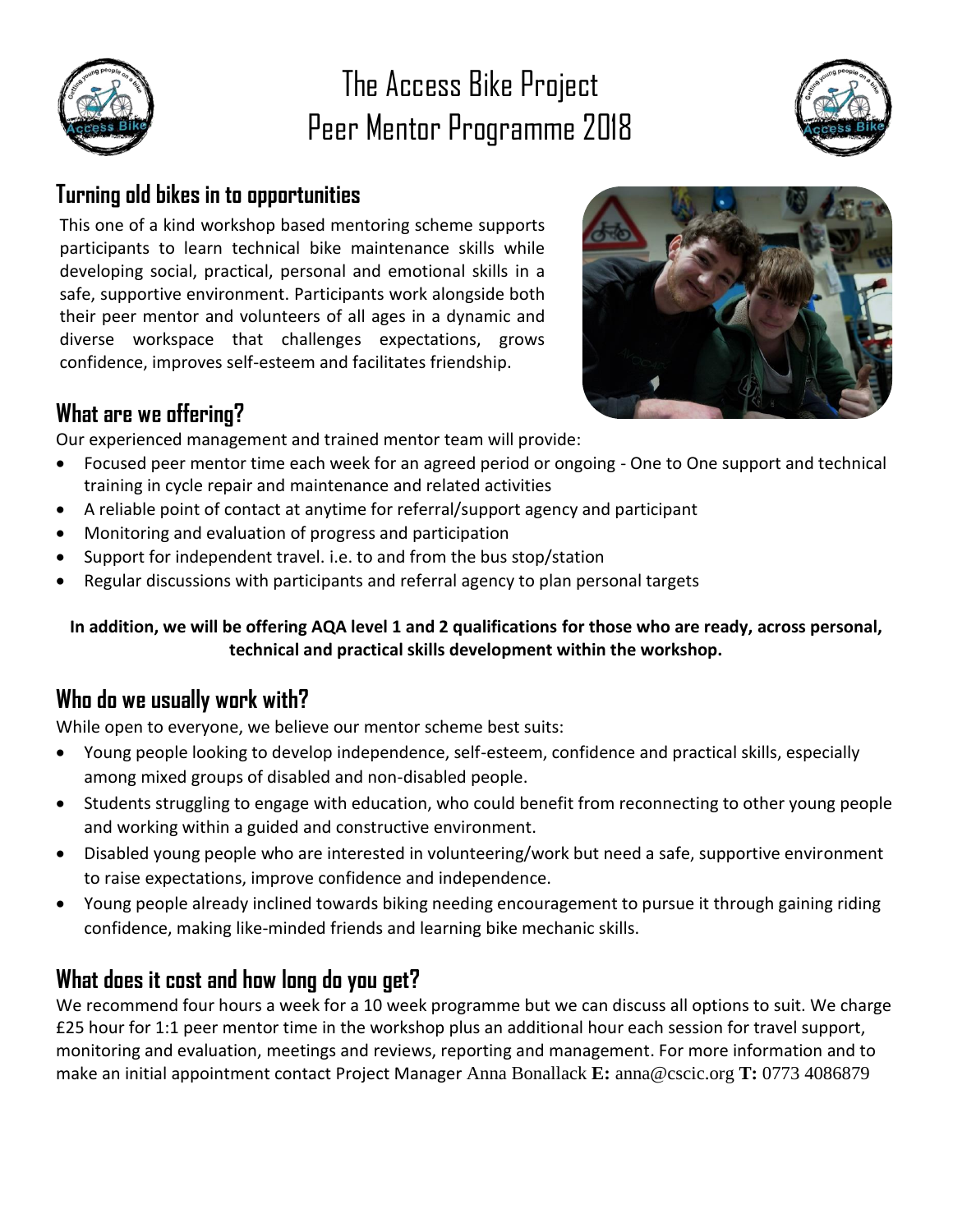

# The Access Bike Project Peer Mentor Programme 2018



### **The Team**



Alfie Stephens is the project manager of Access Bike, but more importantly is a bike mad 22-year-old born and raised in the Stroud area, who complements his time at Access Bike with professional Dirt Jump mountain biking. He's a wizard mending the bikes and forever coming up with new and engaging ways to share his skills as a mentor. As project manager Alfie has been key in developing the mentor programme we have today and is the mentor lead for all mentees.

Robin Ellis-Cockcroft, 23, Alfie's right-hand man and key support on the mentor programme. While he loves pounding the pedals, Robin's true interest in the project is in how it brings together disabled and non-disabled young adults in the same space. He loves to generate and help facilitate these interactions, support learning on both sides and to encourage mentees and volunteers alike to think about, and work alongside, each other's specific skills and needs.





Anna Bonallack is a Community Engagement consultant and expert in Education for Sustainable Development. She champions inclusion and youth community, bridging the gaps between disabled and non-disabled young people. This dedication has led to the creation and direction of the awardwinning projects Creative Camping and Access Bike. Anna is always available to discuss placements, funding and post mentoring next steps.

The Access Bike project is part of the not-for-profit organisation Creative Sustainability whose core values are:

- **[Inclusion](https://www.cscic.org/info/values/inclusion/)**: Reducing inequalities, including everyone.
- **[Sustainability](https://www.cscic.org/info/values/sustainability/)**: Balancing the needs of people and nature.
- **[Empowerment](https://www.cscic.org/info/values/empowerment/)**: Strong, confident and active communities.

For more information on the work and ethos of Creative Sustainability please follow the link: **[www.cscic.org](http://www.cscic.org/)**

**For more information please visit: [www.AccessBike.org/mentoring](file:///C:/Users/Anna/Dropbox/access%20bike/Mentor%20programme/www.AccessBike.org/mentoring)**